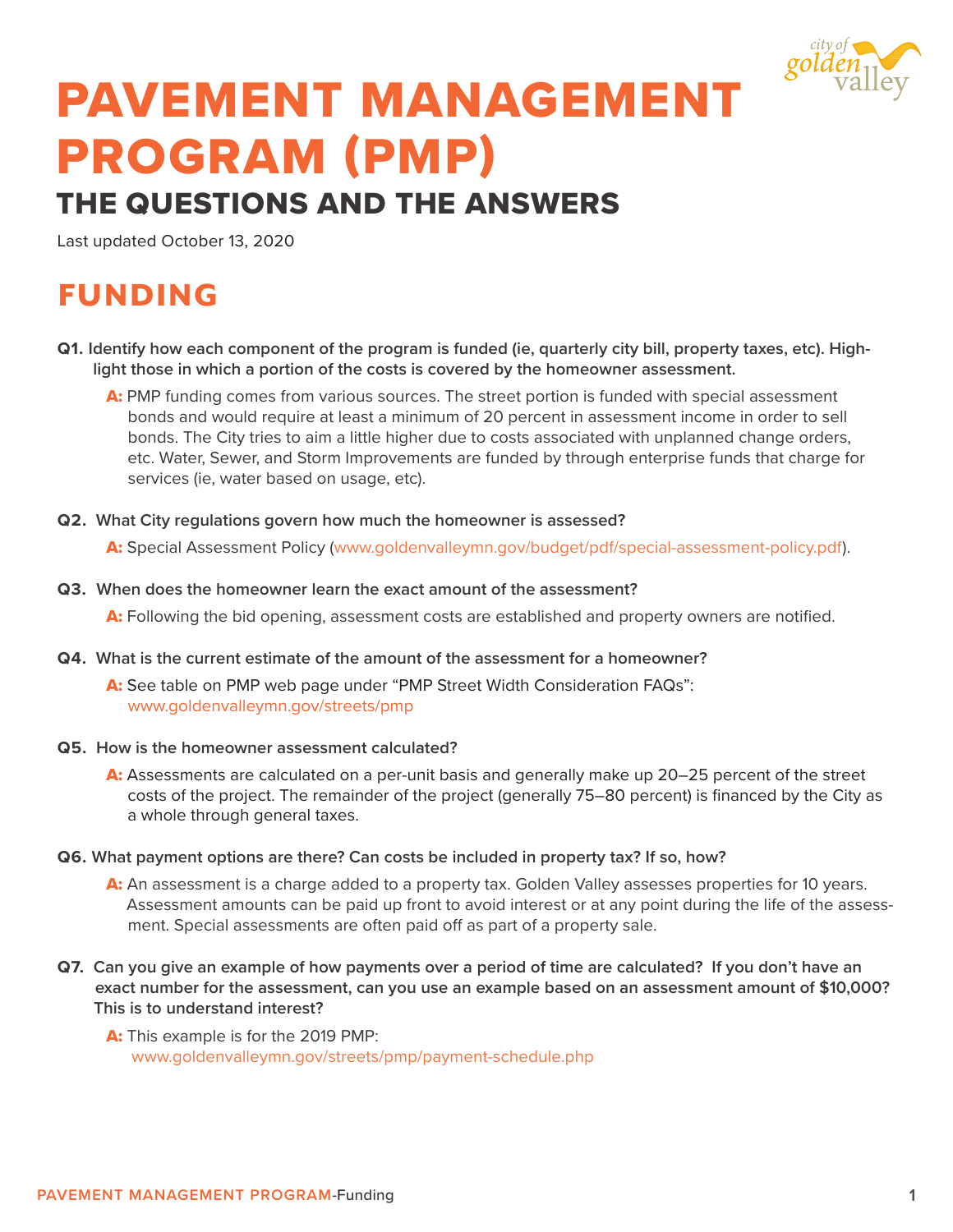**Q8. When lots are considered to be oversized, if the homeowner's assessment accounts for exactly 20 percent of cost, why would an oversized lot be assessed possibly even many years later when they are subdivided and sold?**

A: A lot is oversized if it can be subdivided into two or more lots that comply with City Code requirements. The proceeds for deferred assessment represent the benefit received from the improvements. The newly subdivided lots receive a benefit of a street. Oversized lots are determined during preparation of the project feasibility report.

**Q9. Are corner lots assessed the same amount as those that are not on the corner?** 

A: Corner lots are assessed on a per-unit basis, with one half of a unit assessed for each local street being reconstructed.

**Q10. What if a house is on a corner and has one side in one PMP and one side in another PMP? When is the assessment made? Is the timing of the assessment based on where the driveway is located?** 

A: See answer to Q8.

**Q11. How much is a homeowner assessed if on a corner and one side is on a County road and the other side is on City street? Does it matter if the driveway is on the County road or City street?**

A: Corner lots on County roads are assessed a full unit at the time the local street is reconstructed.

**Q12. Several of GV's '60s era homes have a concrete exit lip left on one side of the property due to former owners having a crushed rock turnaround in the front yard. Some homeowners have since removed the turnarounds, installed sod, and converted to just one concrete driveway leading to the garage, but the lip is still there from the extra exit to the street. Will the City remove that as they redo the curbs? Will there be an extra cost to homeowners for breaking up the additional concrete lip?**

A: Yes, it will be removed at no charge.

**Q13. Is there additional work and costs for properties that have a fire hydrant on their property?.** 

A: Excavation is required to replace the hydrant, but there is no additional cost to the property owner.

**Q14. Are homeowners assessed for the sidewalks?**

A: There is not a special assessment for sidewalks.

- **Q15. Is there any additional funding that Golden Valley can receive to fund the PMP? If so, what is it?**
	- A: A city with a population greater than 5,000 is eligible to designate up to 20 percent of its street mileage as Municipal State Aid roadways. These streets are then eligible for funding from MnDOT for construction funding from gas tax revenues as outlined in State Statutes. There are no state aid streets within the remaining PMP projects.